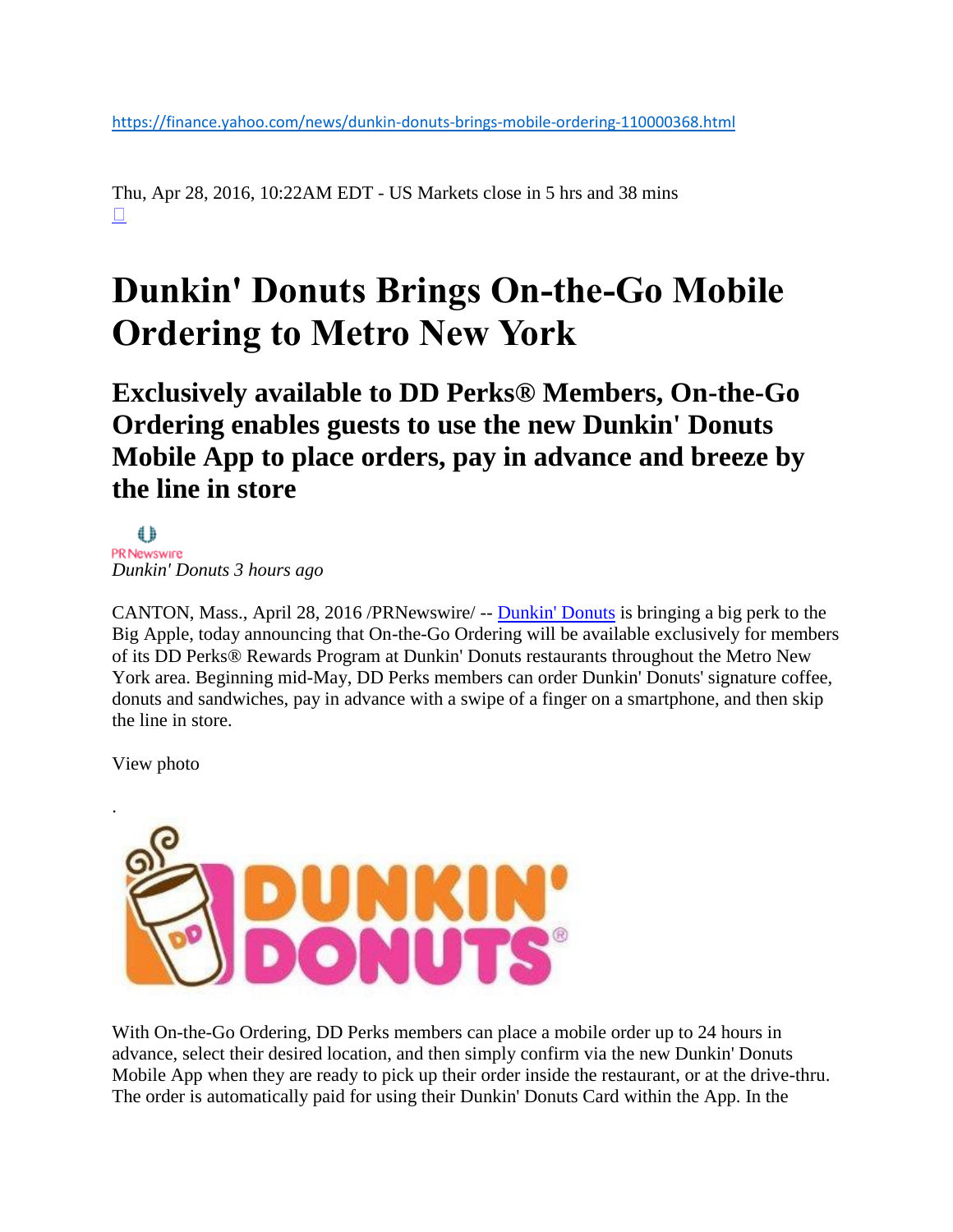restaurant, DD Perks Members have no need to wait, as they can skip the line and go straight to pick up their items at a designated area. They will also have the ability to save their recent orders as a favorite to speed up their next Dunkin' run.

To enjoy On-the-Go Ordering, DD Perks members in the Metro New York area must download the newest version of the popular Dunkin' Donuts Mobile App, called "New Dunkin' Donuts" in the App Store or Google Play Store. Featuring a new, contemporary touch-friendly design, the App is unique for its one-tap order functionality and visual menus. It can be downloaded for free at the App Store or Google Play Store. In addition to the On-the-Go Ordering capabilities, the App also lets users access their DD Perks account to find mobile coupons and offers, locate the nearest Dunkin' Donuts, find nutritional information and more.

On iPhone, the DD Perks card supports Wallet and Apple Pay, so Dunkin' Donuts' DD Perks® Rewards Program members have the ability to receive points by adding their DD Perks card to the Wallet app, and you can also use Apple Pay to quickly reload your DD Perks card. Touch ID makes reloading even more convenient because you will be able to add to your balance without having to enter passwords or credit card numbers.

According to Scott Hudler, Dunkin' Donuts' Vice President of Global Consumer Engagement, "On-the-Go Ordering gives people who live and work in the Metro New York area a quick, more convenient way to enjoy our signature coffee and full menu of food and beverages, any time of day. On behalf of our New York franchisee community, we are excited to bring this technology to one of our brand's largest and most important markets and keep our loyal guests running on Dunkin' faster than ever before."

Following the initial On-the-Go Ordering test in Portland, Maine at the end of 2015, Dunkin' Donuts expanded the test throughout the Greater Boston area in March. Today's announcement brings On-the-Go Ordering to more than 1,650 restaurants in the Metro New York area. To learn more about On-the-Go Ordering and the Dunkin' Mobile App, visit [www.DDPerks.com/OnTheGo.](http://www.ddperks.com/OnTheGo)

To join DD Perks, guests can download the Dunkin' Mobile App or visit [www.DDPerks.com.](http://www.ddperks.com/) There are no charges to become a member. With the DD Perks Rewards program, guests earn five points for every dollar they spend on qualifying purchases at Dunkin' Donuts when they pay using an enrolled Dunkin' Donuts Card, either plastic or via the Dunkin' Mobile App. Once a member accrues 200 points, he or she receives a coupon for a free any-size beverage of their choice, redeemable at participating Dunkin' Donuts restaurants. DD Perks members also receive a coupon for a free, any-size beverage upon enrollment and on their birthday. Additionally, throughout the year DD Perks members receive exclusive, personalized, special offers to earn bonus points for specific food and beverage purchases.

To learn more about Dunkin' Donuts, visit [www.DunkinDonuts.com](http://www.dunkindonuts.com/) or follow us on Facebook [\(www.facebook.com/DunkinDonuts\)](https://www.facebook.com/DunkinDonuts), Instagram [\(www.instagram.com/DunkinDonuts\)](http://www.instagram.com/DunkinDonuts) and Twitter [\(www.twitter.com/DunkinDonuts\)](https://www.twitter.com/DunkinDonuts).